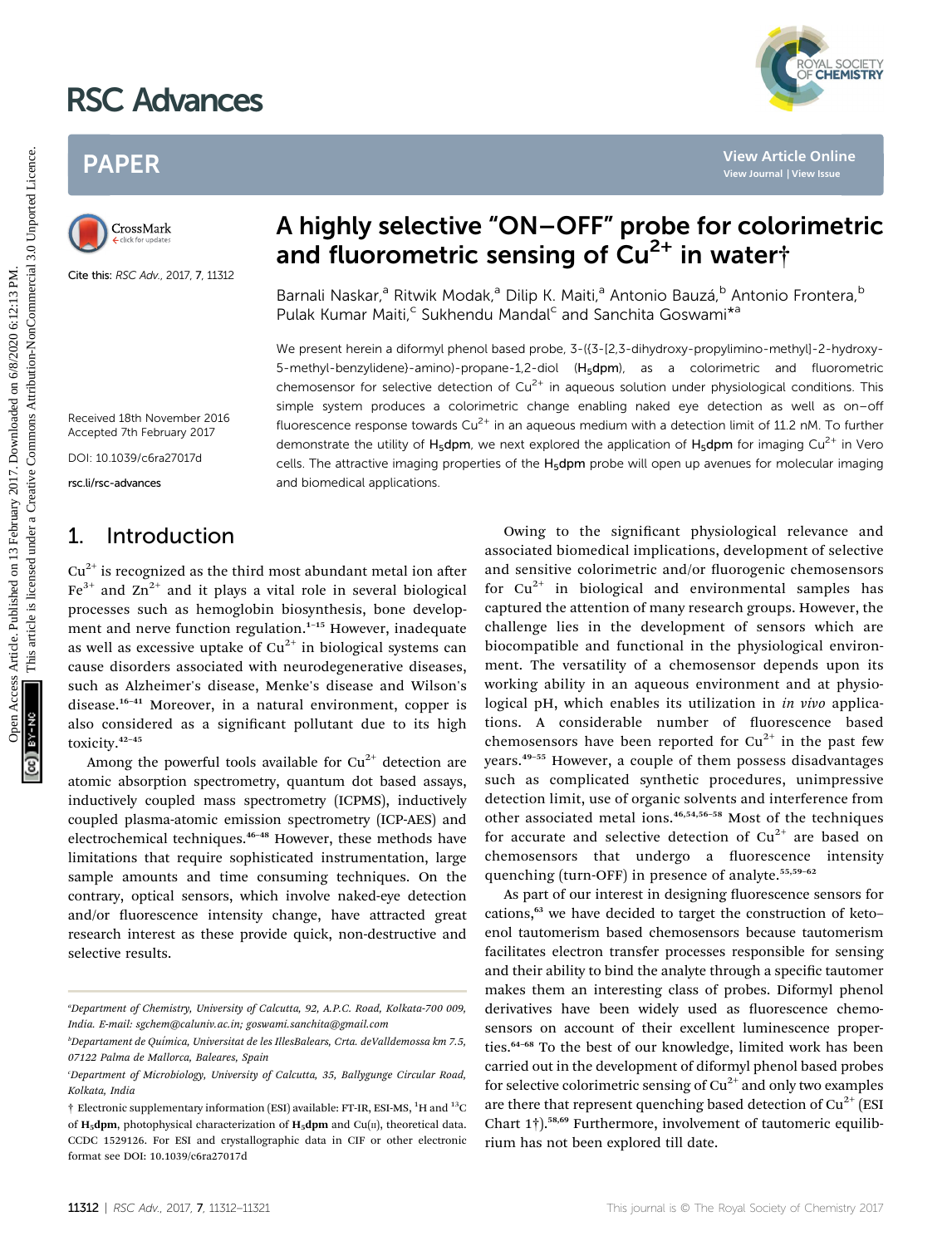## 2. Experimental section

#### 2.1. Materials and physical methods

3-Amino-1,2-propanediol,  $\text{Zn}(\text{OAc})_2 \cdot 2\text{H}_2\text{O}$ ,  $\text{Cu}(\text{NO}_3)_2 \cdot 3\text{H}_2\text{O}$  and high-purity Tris-buffer were purchased from Sigma-Aldrich. Buffer was prepared using triple distilled water. Solvents used for spectroscopic studies and for the syntheses were purchased from commercial sources and used as received. Elemental analyses for C, H and N were performed on a Perkin-Elmer 2400 II analyzer. The FT-IR spectra were recorded from KBr pellets in the range of 400–4000  $\rm cm^{-1}$  on a Perkin-Elmer Spectrum 100 spectrometer.  $^{1} \mathrm{H}$  and  $^{13} \mathrm{C}$ -NMR spectra were recorded with TMS as internal standard on a Bruker, AV 300 Supercon Digital NMR system. The ESI-MS were recorded on Qtof Micro YA263 mass spectrometer. A Systronics digital pH meter (model 335) was used to measure the pH of the solution, and the adjustment of pH was done using either 50 mM HCl or NaOH solution. The absorption and emission spectra were recorded on a Hitachi UV-vis U-3501 spectrophotometer and Perkin-Elmer LS55 fluorimeter, respectively. Paper<br>
Decretion the sixterior between Action Commonlar areas A.2. Synthesis of complete [Zn H-glpm](1)<br>
different based areas ( $\frac{1}{2}$  controlline article is article. The sixterior of  $\frac{1}{2}$  controlline and the sixt

# 3. Syntheses and characterisation

#### 3.1. Synthesis of probe 3-({3-[2,3-dihydroxy-propylimino) methyl]-2-hydroxy-5-methyl-benzylidene}-amino)-propane- $1,2$ -diol (H<sub>5</sub>dpm)

The synthesis of 4-methyl-2,6-diformylphenol(2-hydroxy-5 methyl-benzene-1,3-dicarbaldehyde) was accomplished by a method adapted from literature procedure.<sup>70</sup> A methanol (15 mL) solution of 4-methyl-2,6-diformylphenol (0.328 g, 2 mmol) was taken and 3-amino-1,2-propanediol (0.375 g, 4 mmol) in 15 mL methanol solution was added to it dropwise with continuous stirring at room temperature. Then the resulting reaction mixture was refluxed for 6.0 h. The solution was filtered, concentrated on a rota-evaporator to get (92%) an oily orange liquid compound which was recrystallised from methanol for purification and was used throughout the experiment and characterisation. Anal. calcd for  $C_{15}H_{22}N_2O_5$ : C, 58.05; H, 7.15; N, 9.03; found: C, 58.03; H, 7.16; N, 9.02; <sup>1</sup>H-NMR (300 MHz, DMSO- $d_6$ )  $\delta_H$ : 14.3 (1H), 8.59 (s, 2H), 7.56 (s, 2H), 4.83 (d, J = 5.2 Hz, 4H), 3.82 (m, 4H), 3.54 (m, 6H), 3.31 (3H); <sup>13</sup>C-NMR (300 MHz, DMSO- $d_6$ )  $\delta_C$ : 161.19, 160.0, 131.76, 125.34, 120.56, 70.54, 63.40, 62.08, 48.12, 39.84, 19.41 (ESI Fig. S1†); selected FT-IR data (KBr, cm<sup>-1</sup>)  $v_{\text{(OH)}} = 3413 \text{ cm}^{-1}$ ,  $v_{\text{(C=N)}} = 1646 \text{ cm}^{-1}$  (ESI Fig. S3†). ESI-MS  $m/z$ , ion: 311.1676,  $[\textbf{H}_5\textbf{dpm} + \textbf{H}]^+$ ,  $\text{C}_{15}\text{H}_{23}\text{N}_2\text{O}_5$ (ESI Fig. S4†).

#### 3.2. Synthesis of complex  $[Zn-H_5dpm](1)$

A methanolic solution (10 mL) of  $\text{Zn}(\text{OAc})_2 \cdot 2\text{H}_2\text{O}$  (0.439 g, 2 mmol) was added drop wise to a methanolic solution (10 mL) of  $H_5$ dpm (0.310 g, 1 mmol) with constant stirring and continued for further 2 h. Then, a methanolic solution  $(5 \text{ mL})$  of NH<sub>4</sub>SCN (0.076 g, 1 mmol) was added, and the resulting solution was stirred for 4 h. The greenish yellow solution was filtered and kept for slow evaporation. Crystals of complex 1, suitable for Xray structure, were obtained at ambient temperature within 3 days. Yield: 81%. Anal. calcd for  $C_{20}H_{27}N_3O_9SZn_2$ : C, 38.98; H, 4.42; N, 6.82. Found: C, 38.97; H, 4.41; N, 6.80. Selected FT-IR data (KBr, cm<sup>-1</sup>), (ESI Fig. S3†)  $v_{\text{(OH)}} = 3367.84 \text{ cm}^{-1}$ ,  $v_{\text{(C=N)}}$  $= 1638.44$  cm<sup>-1</sup>,  $v_{\text{(SCN)}} = 2078.62$  cm<sup>-1</sup>, ESI-MS m/z, ion: 557.0260,  $[\text{H}_4\text{dpm} + \text{Zn}_2(\text{OAC})_2]^+$ ,  $\text{C}_{19}\text{H}_{27}\text{N}_2\text{O}_9\text{Zn}_2$  (ESI Fig. S4†).

#### 3.3. Synthesis of complex  $\left[$ Cu–H<sub>5</sub>dpm $\right]$  $(2)$

To a solution of  $Cu(NO<sub>3</sub>)<sub>2</sub>·3H<sub>2</sub>O (0.483 g, 2 mmol)$  in methanol (10 mL) was added drop wise a methanol solution of  $H_5dpm$ (0.310 g, 1 mmol) with constant stirring for further 1 h. The mixture was refluxed for 2 h. The green solution was filtered and kept for slow evaporation. After a few days, green crystalline compound were obtained. Yield: 78%. Anal. calcd for  $C_{15}H_{19}N_2O_5Cu_2$ : C, 41.47; H, 4.41; N, 6.45; found: C, 41.45; H, 4.39; N, 6.43.  $^{1}$ H-NMR (300 MHz, DMSO- $d_{6}$ )  $\delta_{\rm H}$ : 15.25 (1H, CH<sub>3</sub>-OH), 11.89 (2H), 7.94 (2H), 5.60 (4H), 3.34 (4H), 3.20 (6H), 3.31 (3H) (ESI Fig. S2†); selected FT-IR data (KBr, cm<sup>-1</sup>),  $v_{\text{(OH)}} =$ 3367.19 cm<sup>-1</sup>,  $v_{\text{(C=N)}} = 1634.26 \text{ cm}^{-1}$ ,  $v_{\text{(NO_3)}} = 1462 \text{ cm}^{-1}$  (ESI Fig. S3†); ESI-MS  $m/z$ , ion: 435.19,  $\{[H_5dpm - 3H] + 2Cu^{2+}\}^+$ ,  $C_{15}H_{19}N_2O_5Cu_2$  (ESI Fig. S4†).

#### 3.4. Cell culture

Vero cell (Vero 76, ATCC no. CRL-1587) lines were prepared from continuous culture in Dulbecco's modified Eagle's medium (DMEM, Sigma Chemical Co., St. Louis, MO) supplemented with 10% fetal bovine serum (Invitrogen), penicillin (100  $\mu$ g mL<sup>-1</sup>), and streptomycin (100  $\mu$ g mL<sup>-1</sup>). The Vero 76 were obtained from the American Type Culture Collection (Rockville, MD) and maintained in DMEM containing 10% (v/v) fetal bovine serum and antibiotics in a  $CO<sub>2</sub>$  incubator. Cells were initially propagated in 75  $cm<sup>2</sup>$  polystyrene, filter-capped tissue culture flask in an atmosphere of 5%  $CO<sub>2</sub>$  and 95% air at 37 °C in  $CO<sub>2</sub>$  incubator. When the cells reached the logarithmic phase, the cell density was adjusted to  $1.0 \times 10^5$  per well in culture media. The cells were then used to inoculate in a glass bottom dish, with 1.0 mL ( $1.0 \times 10^4$  cells) of cell suspension in each dish. After cell adhesion, culture medium was removed. The cell layer was rinsed twice with phosphate buffered saline (PBS), and then treated according to the experimental need.

#### 3.5. Cell imaging study

For fluorescence imaging studies Vero cells,  $1 \times 10^4$  cells in 1000 µL of medium, were seeded on sterile 35 mm dish, glass bottom culture dish (ibidi GmbH, Germany), and incubated at 37 °C in a  $CO<sub>2</sub>$  incubator for 10 hours. Then cells were washed with 500  $\upmu$ L PBS followed by incubation with final concentration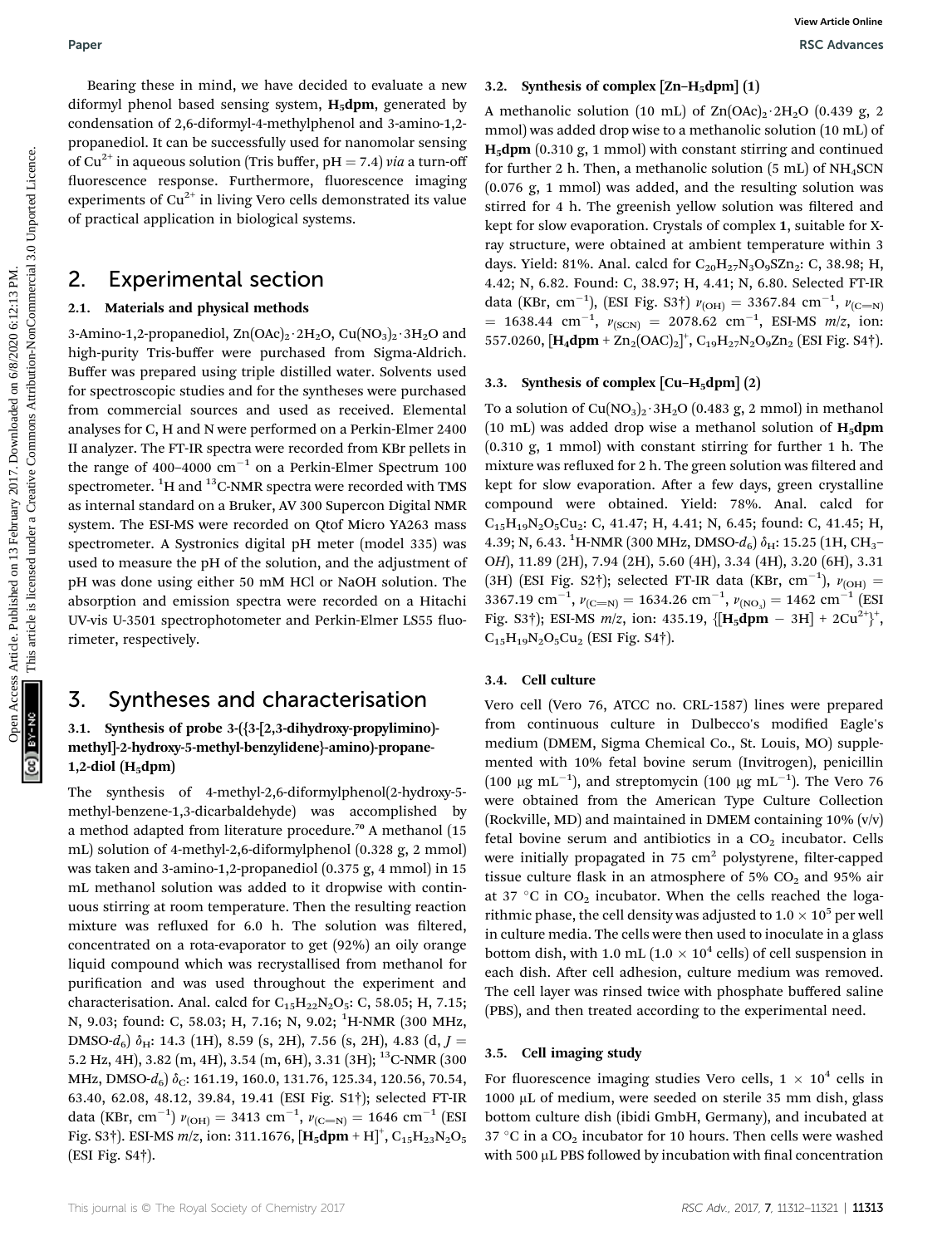of 0.4 mM H<sub>5</sub>dpm dissolved in 1000  $\mu$ L DMEM at 37 °C for 30 min in a  $CO<sub>2</sub>$  incubator and washed with 500  $\mu$ L phosphate buffered saline PBS (pH 7.4) to remove any free  $H_5$ dpm. Again 1000 µL PBS was added and observed under an Olympus IX71 microscope. Images were analyzed by Image-pro plus (version 6.3) with excitation at nearby 433 nm Enhanced Cyan FP (ECFP) specific filter, and emit at nearby 510 nm. The cells were incubated in PBS with metal solution  $\left[\text{Cu}(\text{NO}_3)_2 \cdot 3\text{H}_2\text{O}\right]$  to a final concentrations of 4 mM, incubated for 30 min and images were captured.

#### 3.6. Theoretical methods

The geometrical structures in their singlet ground state  $(S_0)$  and excited state  $(S_1)$  were optimized by DFT and time-dependent DFT (TDDFT)<sup>71-73</sup> methods with the BP86 functional<sup>74</sup> approach associated with the conductor-like polarizable continuum model (CPCM).<sup>75</sup>–<sup>77</sup> The geometries of the complex in their ground  $S_0$  were optimized in solution phase. For the complex and ligand keto and enol forms) we calculated 60 singlet–singlet transition using their ground  $S_0$  state geometries and using the conductor-like polarizable continuum model. For all atoms we have used 6-311+G\* as the basis set. The calculated electronic density plots for the frontier molecular orbitals were prepared by using the GaussView 5.0 software. All the calculations were performed with the Gaussian 09 software package.<sup>78</sup> **BSC Arbaness**<br>
of 6.4 mM Higher has been access the model of 13 February 2017.<br>
Suppose the model of the model of the model of the model of the model of the model of the model of the model of the model of the model of th

#### 3.7. Sample preparation for UV-vis and fluorescence spectral studies

Stock solutions of various metal ions were prepared in deionized water and a stock solution of  $H_5$ dpm was prepared in Trisbuffer solution (25 mM,  $pH = 7.4$ ) with deionized water. In UVvisible titration experiment, aqueous solution of  $\mathbf{H}_5$ dpm  $10^{-3}$  $(M)$  was filled in a quartz optical cell of 1.0 cm optical path length to achieve a final concentration of solution of  $H_5dpm$  5  $\times$  $10^{-6}$  (M) in 2000 µL and metal ions were added using a micropipette to a solution of  $H_5$ dpm. For emission titration experiment, 10 $^{-3}$  (M) solution of  $\rm{H}_{5}$ dpm 10  $\rm{\upmu L}$  was taken in a quartz optical cell of 1.0 cm optical path length in 2000  $\mu$ L and then stock solutions of metal ions were added gradually to it by using micropipette. Spectral data were recorded at 1 min after the addition of the metal ions for both titration. For fluorescence measurements, excitation was provided at 434 nm in Tris-buffer solution (25 mM,  $pH = 7.4$ ), and a strong emission peak was observed at 510 nm.

#### 3.8. Evaluation of fluorescence quantum yield in aqueous Tris-buffer solution

Fluorescence quantum yield was determined using quinine sulphate ( $\Phi_R = 0.546$  in 0.1 M H<sub>2</sub>SO<sub>4</sub>) as standard at an excitation wavelength of 434 nm. The quantum yield is calculated using the following equation.

$$
\varPhi_{\rm S} = \varPhi_{\rm R} \frac{A_{\rm S}}{A_{\rm R}} \times \frac{ {\rm Abs}_{\rm R}}{ {\rm Abs}_{\rm S}} \times \frac{{\eta_{\rm S}}^2}{\eta_{\rm R}^2}
$$

where  $A$  terms denote the integrated area under the fluorescence curve, Abs denotes absorbance,  $\eta$  is the refractive index of

### 3.9. Determination of  $Cu^{2+}$  in aqueous Tris-buffer solution

The limit of detection (LOD) was calculated from the fluorescence titration data based on a reported and broadly used method.<sup>79</sup>–<sup>81</sup> In ESI Fig. S11† reveals a good linear correlation between the value of relative fluorescence ( $\Delta F = F_0 - F$ ) and the concentration of Cu<sup>2+</sup> ions with a correlation coefficient  $(R^2)$  of 0.9986. A linear regression curve was then fitted to these normalized ratio data, and the point at which this line crossed the ordinate axis was considered as the detection limit. The detection limit was calculated using the following equation.

$$
DL = K \times \frac{\sigma}{S}
$$

where  $K = 2$  or 3 (we take 3 in this case),  $\sigma$  is the standard deviation of the blank solution and S is the slope of the calibration curve.

## 4. Results and discussion

#### 4.1. Syntheses and general characterization

A new water soluble sensor  $H_5dpm$  was designed and synthesized through one step condensation of 4-methyl-2,6 diformylphenol and 3-amino-1,2-propanediol in a 1 : 2 molar ratio in methanol medium and isolated as a yellow oily compound as shown in Scheme 1 and characterized by FT-IR, <sup>1</sup>H-NMR, <sup>13</sup>C-NMR and ESI-MS method. ESI-MS study of **H<sub>5</sub>dpm** in methanol solution exhibits an intense peak at  $m/z =$ 311.16, which can be assigned to  $[H_5dpm + H]^+$ ,  $C_{15}H_{23}N_2O_5$ (ESI Fig.  $S4\dagger$ ). The FT-IR spectra clearly indicate the C=N and O–H stretching band of the chemosensor  $H_5$ dpm appears at 1646  $\text{cm}^{-1}$  and 3413  $\text{cm}^{-1}$  (ESI Fig. S3†). To explore the coordinating behavior of  $H_5$ dpm toward 3d metal ions,  $H_5$ dpm was allowed to react with zinc metal ions using  $\text{Zn}(\text{OAc})_2 \cdot 2\text{H}_2\text{O}$  and NH4SCN, in 1 : 2 : 1 molar ratio, in methanol solution. The reaction mixture was kept for slow evaporation method and yellow colored single crystals of complex 1 was separated out and the structure was authenticated using single crystal X-ray diffraction analyses.  $H_5dpm$  was further made to react with  $Cu(NO<sub>3</sub>)<sub>2</sub>·3H<sub>2</sub>O$  in methanol solution, to afford deep green crystalline complex 2 in reasonably good yield but single crystals suitable for X-ray diffraction were not obtained even after several attempts. Besides elemental analysis, all the complexes were initially characterized by FT-IR spectra. A strong and sharp band due to the azomethine  $v_{\text{(C=N)}}$  group appears at 1638.44 and 1634.26  $\text{cm}^{-1}$  for complexes 1 and 2, respectively. The sharp peak at 2078.62  $cm^{-1}$  for complex 1 is due to the presence of thiocyanate ion. In order to establish the identity of the species present in solution, the electrospray ionization mass spectra (ESI-MS positive) of complexes 1 and 2 were recorded in methanol solution. The complex 1 exhibited the base peak at  $m/z =$ 557.02, which can be assigned to the cationic species  $[H_4dpm +$  $\text{Zn}_2(\text{OAC})_2]^+$ ,  $\text{C}_{19}\text{H}_{27}\text{N}_2\text{O}_9\text{Zn}_2$ . The appearance of peak at  $m/z =$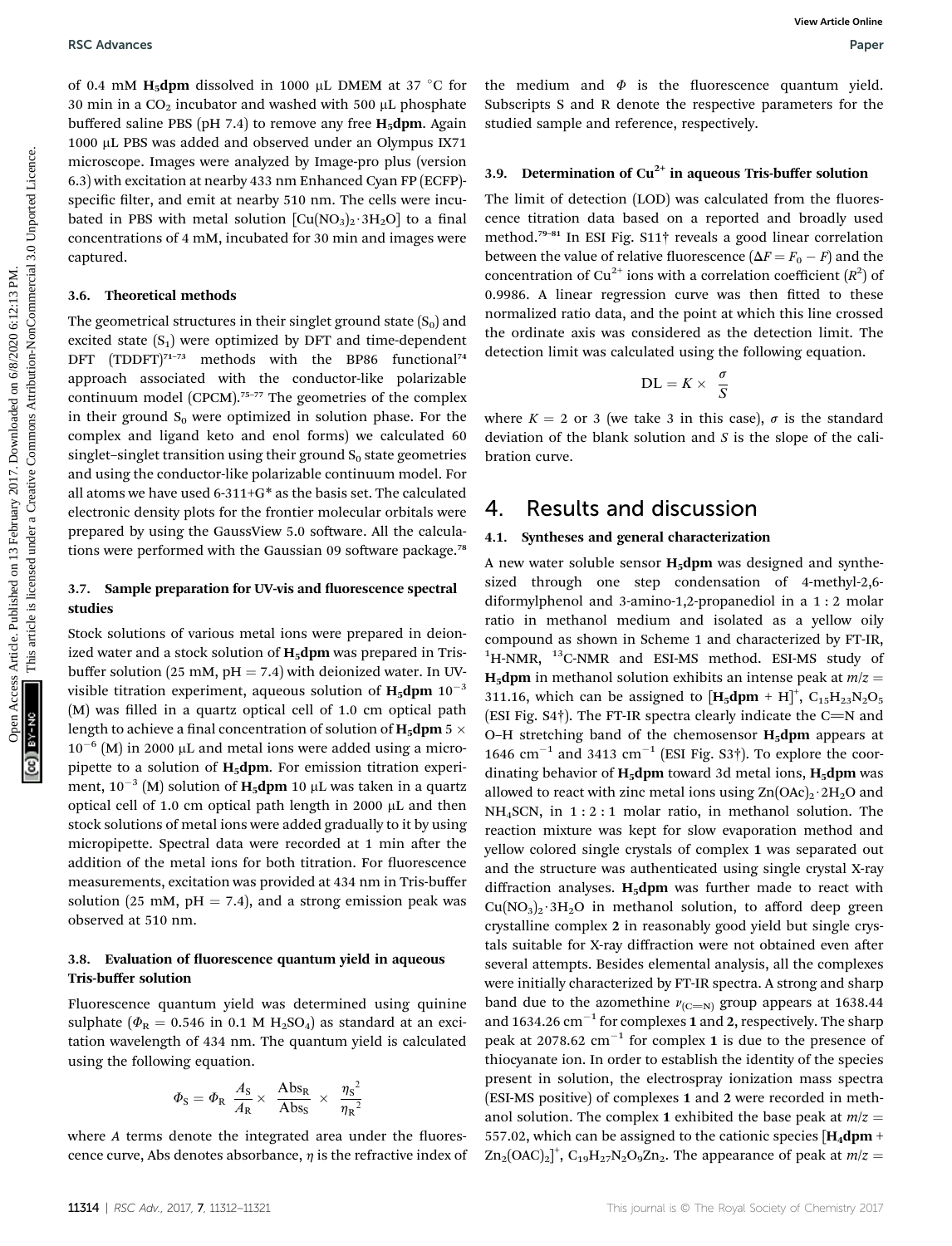435.19, may be attributed to the presence of  $\{[H_5dpm - 3H] +$  $2Cu^{2+}\}^+$ ,  $C_{15}H_{19}N_2O_5Cu_2$ .

#### 4.2. UV-vis spectroscopic features of  $H_5$ dpm

The UV-vis absorption spectrum of  $H_5$ dpm was investigated in aqueous solution of 25 mM Tris-buffer at pH 7.4 which revealed a strong band with a maximum absorbance peak at 434 nm. To pinpoint the selectivity of  $H_5dpm$ , chloride salts of (20 equiv.) Na<sup>+</sup>, K<sup>+</sup>, Ca<sup>2+</sup>, Mg<sup>2+</sup>, Mn<sup>2+</sup>, Ba<sup>2+</sup>, Fe<sup>2+</sup>, Fe<sup>3+</sup>, Zn<sup>2+</sup>, Cd<sup>2+</sup>, Hg<sup>2+</sup>,  $Ni^{2+}$ ,  $Sr^{2+}$ ,  $Cu^{2+}$ ,  $Co^{2+}$  and  $Al^{3+}$  in Tris-buffer solution (25 mM,  $pH = 7.4$ ) were selected (ESI Fig. S6†). As evident from Fig. 1, a conspicuous change in UV-vis spectral pattern was manifested only in presence of  $Cu^{2+}$  in the absorption spectra of  $H_5d$ pm. In order to gain a quantitative insight regarding the specific interaction of Cu<sup>2+</sup> and **H<sub>5</sub>dpm**, a sequential titration of **H<sub>5</sub>dpm** with increasing  $Cu^{2+}$  (0–10 equiv. of  $Cu^{2+}$ ) was pursued. As can be seen from Fig. 1, the maximum absorption intensity at 434 nm gradually decreased and another new absorption band at 375 nm is gradually generated with solution color turning from yellowish to sky blue after addition of 10 equiv. of  $Cu^{2+}$ (Fig. 2). The binding stoichiometry between  $H_5$ dpm and Cu<sup>2+</sup> has been investigated using the Job's method by varying concentrations of  $H_5$ dpm and Cu<sup>2+</sup> and monitoring the change in absorption at 375 nm. The experimental results are fitted considering 2 : 1 complex formation between  $Cu^{2+}$  and  $H_5dpm$ (ESI Fig.  $S10<sup>†</sup>$ ). The goodness of the linear fit of the Benesi-Hildebrand (B–H) plot<sup>83</sup> ( $R^2 = 0.998$ ) of 1/(A<sub>0</sub> – A) vs. 1/[Cu<sup>2+</sup>]<sup>2</sup> for  $2:1$  complex formation (ESI Fig.  $S8\dagger$ ) confirms the binding stoichiometry between Cu<sup>2+</sup> and  $H_5dpm$  with binding constant value 5.90  $\times$  10<sup>11</sup> M<sup>-2</sup>. To characterize the  $\text{H}_5\text{dpm-Cu}^{2+}$ complex more intensely, ESI-MS experiment was performed which is in line with the existence 2 : 1 complexes  $H_5$ dpm–Cu<sup>2+</sup>. In ESI-MS spectra the base line peak is for the  $\left\{\mathbf{[H_5dpm - 3H]}+\right\}$ Paper<br>  $\frac{13.19}{26.17}$  February 2017. Downloaded on the presence of  $\{H_n\}$  February 2017. Downloaded on 12 February 2017. Downloaded under a creative commons are computed under a common specific in the substitution of



Scheme 1 Synthetic scheme for the synthesis of chemosensor  $(H<sub>5</sub>dpm)$ , zinc complex 1 and copper complex 2.



Fig. 1 Left: UV-vis spectra of H<sub>5</sub>dpm  $(5 \times 10^{-6}$  M) in Tris-buffer solution (25 mM,  $pH = 7.4$ ) in the presence of various concentration of  $Cu<sup>2+</sup>$  (0, 0.5, 1, 1.5, 2, 2.5, 3, 3.5, 4, 4.5, 5, 6, 7, 8, 9, 10, 12, 14, 16, 18, 20, 25, 30, 40 and 50 ( $\times 10^{-6}$ ) M. Upward arrow indicates gradual increase of absorption at 375 nm wavelength while downward arrow indicates gradual decrease in absorption at 434 nm wavelength with increasing concentration of Cu<sup>2+</sup>. Right: The absorption of  $H_5$ dpm at 434 nm as a function of  $[Cu^{2+}]$  in Tris buffer solution (25 mM, pH = 7.4).

 $2Cu^{2+}$ <sup>+</sup>. Although X-ray quality single crystals of the  $H_5dpm$ - $Cu<sup>2+</sup>$  complex were not obtained, we were able to obtain crystals of a dimeric  $Zn^{2+}$  complex  $[H_4dpm + Zn_2(OAc)_2]^+,$  $(C_{19}H_{27}N_2O_9Zn_2)$  (ESI Fig. S5, Tables S1 and S2†) which reinforces the binding modes of  $H_5dpm$ .

Thus, application of the probe  $H_5$ dpm renders naked eye detection of  $Cu^{2+}$  in aqueous solution (Tris-buffer, pH 7.4) (Fig. 2).

#### 4.3. Fluorescence spectroscopic response of  $H_5$ dpm

The fluorescence spectrum of  $H_5$ dpm shows a strong emission band at 510 nm ( $\lambda_{ex}$  = 434 nm) with a high quantum yield ( $\Phi$  = 0.248). To explore the utility of  $H_5dpm$  as a simple sensing system for metal ions in aqueous solution (25 mM Tris-buffer at pH 7.4), nitrate/chloride salts of various cations (20 equiv.) were used and fluorescence spectra were recorded. No change in emission is observed for Na<sup>+</sup>, K<sup>+</sup>, Ca<sup>2+</sup>, Mg<sup>2+</sup>, Mn<sup>2+</sup>, Ba<sup>2+</sup>, Fe<sup>2+</sup>, Fe<sup>3+</sup>, Zn<sup>2+</sup>, Cd<sup>2+</sup>, Hg<sup>2+</sup>, Ni<sup>2+</sup>, Sr<sup>2+</sup>, Cu<sup>2+</sup>, Co<sup>2+</sup> and Al<sup>3+</sup> (ESI Fig. S14†). However, a significant quenching ( $\Phi = 0.035$ ) is evident for Cu<sup>2+</sup> with an insignificant interference from  $Co^{2+}$ . To get further insight into the sensing characteristics of H<sub>5</sub>dpm toward  $Cu^{2+}$ , the fluorescence titration experiments were performed by incremental addition of Cu<sup>2+</sup> (0–50  $\mu$ M) to **H<sub>5</sub>dpm** (5  $\mu$ M) (Fig. 3). The fluorescence intensity decreased gradually with the addition of increasing amount of  $Cu^{2^{+}}$ .<sup>82</sup> Competitive studies were also carried out for mixtures of  $Cu^{2+}$  and 20 equiv. of other metal ions, and the predominating quenching



Fig. 2 Visual color change from yellow to sky blue on addition of  $Cu^{2+}$ ion in the aqueous solution of  $H_5dpm$  among different cations.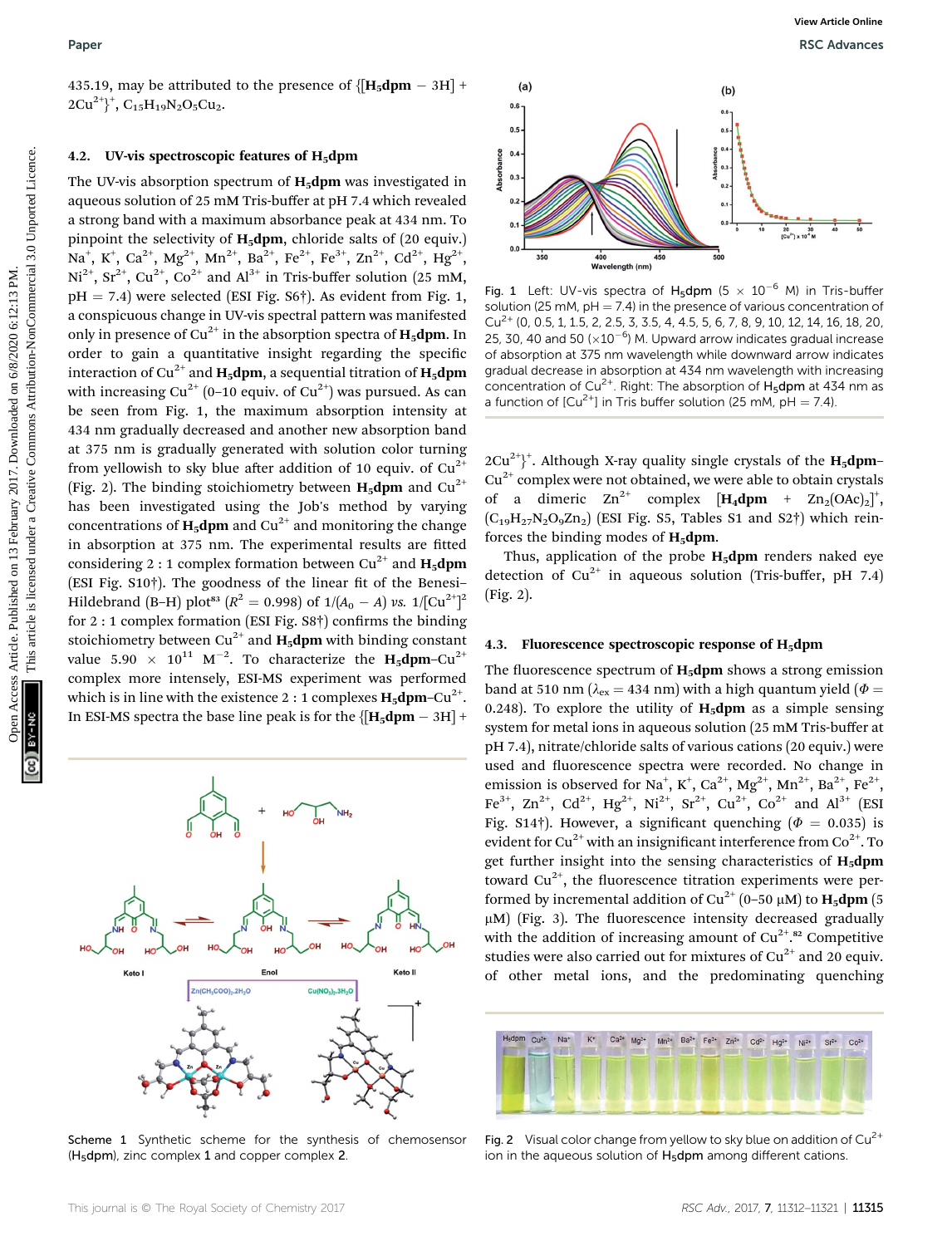

Fig. 3 (a) Fluorescence spectra of H<sub>5</sub>dpm (5  $\times$  10<sup>-6</sup> M) with addition of increasing amount of Cu<sup>2+</sup> (0, 0.5, 1, 1.5, 2, 2.5, 3, 3.5, 4, 4.5, 5, 5.5, 6, 6.5, 6, 6.5, 7, 8, 9, 10, 11, 13, 15, 20, 25, 30, 35, 40, 45 and 50  $\mu$ M) in Tris-buffer (25 mM, pH = 7.4) solution. (b) Fluorescence emission intensity of H<sub>5</sub>dpm as a function of  $[Cu^{2+}]$  at 510 nm ( $\lambda_{ex} = 434$  nm,  $\lambda_{em} = 510$  nm, slit: 5 nm/5 nm). (c) Colour change in the emission intensity addition of Cu<sup>2+</sup> ion in the H<sub>5</sub>dpm solution under a UV lamp (366 nm).

response was again seen only for  $Cu^{2+}$  (Fig. 4). The fluorescence responses of  $H_5$ dpm toward Cu<sup>2+</sup> were pH-dependent, and the maximal signal was observed in the pH range of 5–11 (ESI Fig.  $S16\dagger$ ). This indicated that **H<sub>5</sub>dpm** could be employed to detect  $Cu^{2+}$  in quite a wide pH range.

The binding constant between  $H_5$ dpm and Cu<sup>2+</sup> derived from the fluorescence titration data using B–H equation<sup>83</sup> ( $R^2 = 0.997$ ) was found to be 4.99  $\times$  10<sup>11</sup> M<sup>-2</sup> (ESI Fig. S9†) and the limit of detection (LOD) was estimated to be 11.2 nM for  $Cu^{2+}$  ion in solution (ESI Fig. S11†). Noticeably, we also observed anion independency of selective  $Cu^{2+}$  detection by experimenting with  $Cu(NO<sub>3</sub>)<sub>2</sub>$ ,  $CuCl<sub>2</sub>$ ,  $Cu(CH<sub>3</sub>COO)<sub>2</sub>$ ,  $Cu(SO<sub>4</sub>)<sub>2</sub>$  and  $Cu(ClO<sub>4</sub>)<sub>2</sub>$  (ESI Fig. S7 and S15†). Both the absorption (434 and 375 nm) and emission (510 nm) intensities of  $H_5$ dpm can be reversibly switched by alternating addition of  $Cu^{2+}/Na<sub>2</sub>H<sub>2</sub>EDTA$ , enabling **H<sub>5</sub>dpm** a reversible Cu<sup>2+</sup> sensor (ESI Fig. S12 and S13†).

The fluorescence quenching phenomenon may be attributed to the reverse photo-induced electron transfer (reverse PET)



Fig. 4 Fluorescence Quenching Efficiency (FQE) of  $H_5$ dpm (5  $\times$  10 $^{-6}$ M) in Tris buffer solution (25 mM, pH = 7.4) in the presence of 100  $\mu$ M of different types of metal ions except  $Cu^{2+}$  (50  $\mu$ M) as a bar graph [the red bar portion]. Fluorescence Quenching Efficiency (FQE) of a mixture of H<sub>5</sub>dpm (5  $\times$  10<sup>-6</sup> M) solution with other metal ions (100  $\mu$ M) followed by addition of 50  $\mu$ M Cu<sup>2+</sup> to the solution [the green bar portion] ( $\lambda_{ex} = 434$  nm,  $\lambda_{em} = 510$  nm, slit: 5 nm/5 nm).

from 4-methylphenyl moiety to the phenolic–OH and imine nitrogen because of the decrease in electron density upon complexation with  $Cu^{2+}$  (Scheme 2).<sup>58,69,84</sup>

As evident from Schemes 1 and 2, the probe  $H_5$ dpm contains abundant hydroxyl and imino groups making the probe susceptible to hydrogen bonding interactions. Therefore, we can presume that the spectral signature would be signicantly affected by solvent polarity. Thus, we have studied the whole phenomenon in different media by varying the polarity of the solvent used (DMSO, DMF, acetonitrile, THF, ethanol, methanol and  $H_2O$ ) to rationalize the solvent–solute interactions. Linear Solvation Energy Relationships (LSERs) are used in order



Scheme 2 Schematic illustration of proposed mechanism for the fluorescence changes of chemosensor ( $H_5dpm$ ) upon addition of  $Cu<sup>2+</sup>$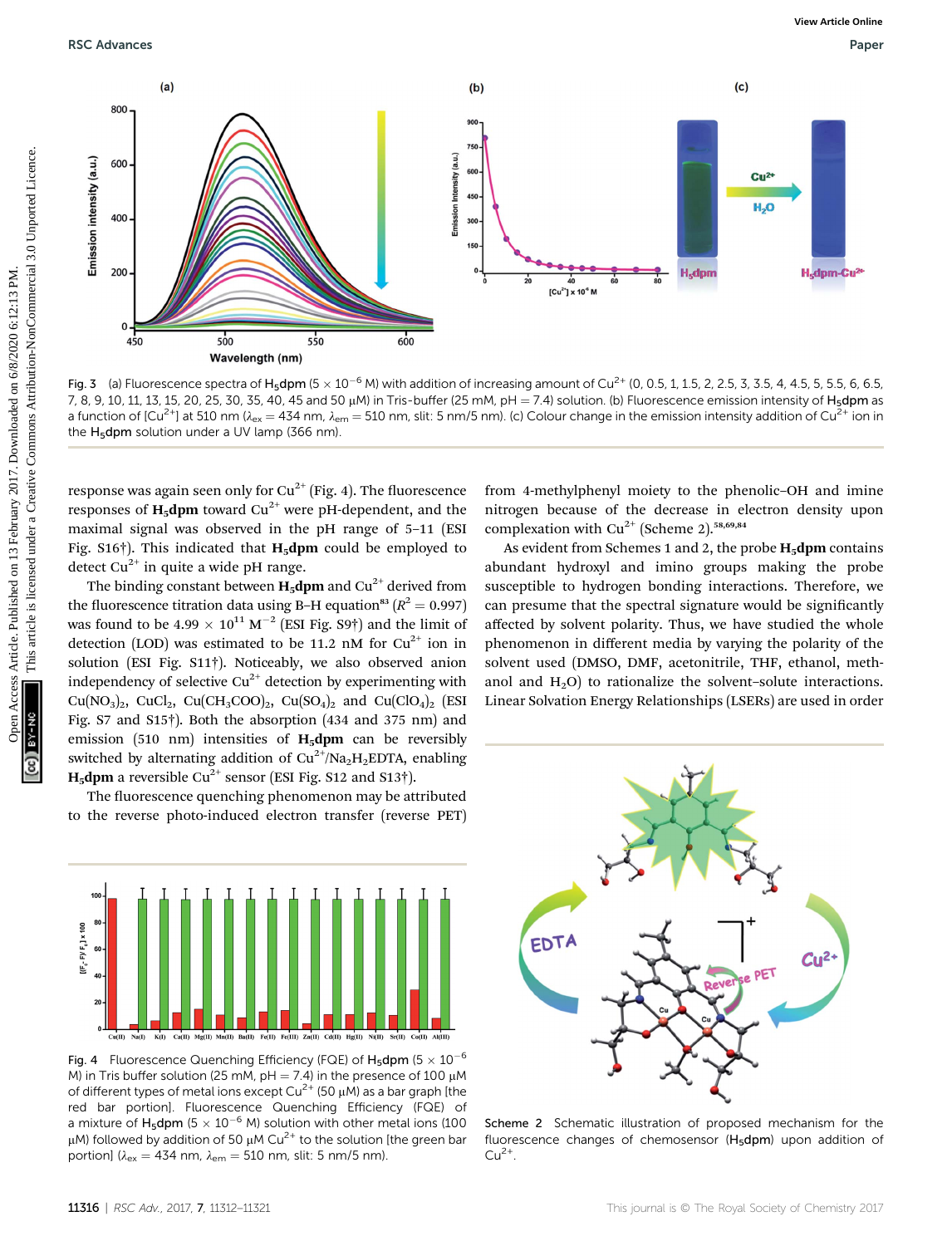

Fig. 5 Frontier orbitals of the enol form of  $H_5$ dpm.

to quantify the importance of specific and non-specific interactions<sup>85,86</sup> (ESI Fig. S17, S18 and S19<sup>†</sup>). From ESI Fig. S17,<sup>†</sup> it is clear that blue shift occurs with increasing solvent polarity. We have further employed Kamlet-Taft-Abboud<sup>86</sup> equation and calculated the relative contributions of each of the parameters (ESI Fig. S18 and S19†) which indicates signicant hydrogen bonding interactions with hydrogen bond donor (HBD) and hydrogen bond acceptor (HBA) solvents as expected from the structure of the probe. ESI Fig. S19† corresponds to blue shi with increasing HBA basicity of solvents. This means that the energy difference between the ground and excited state of the H5dpm increases when the HBA strength of the solvents increases.



Fig. 6 Frontier molecular orbitals involved in the UV-vis absorption of the keto form of H<sub>5</sub>dpm in two representative electronic transitions.

#### 4.4. Computational studies of chemosensor  $(H_5dpm)$  and  $H_5$ dpm–Cu<sup>2+</sup> complex

To understand the keto–enol switching mechanism prevalent in H5dpm, we have theoretically investigated the phenomenon using density functional theory (DFT) method and timedependent DFT (TDDFT) methods with the BP86 functional approach associated with the conductor-like polarizable continuum model (CPCM).

4.4.1. Chemosensor  $(H_5dpm)$ . The UV-vis absorption spectrum of the  $H_5$ dpm used in this present work was studied at room temperature in MeOH. Experimentally  $H_5$ dpm shows an intense peak centered at 430 nm. The absorption energies associated with the oscillator strengths, the main configurations and the assignments calculated using the TDDFT method using the  $S_0$  geometry for  $H_5$ dpm was studied using the two possible tautomeric forms (Scheme 1), since the experimental UV spectrum of the ligand may be a mixture of the absorption bands of both tautomers at room temperature because the difference in energy is small (the keto form is 1.1 kcal  $mol^{-1}$ more stable in MeOH). The results are given in ESI Tables S3 and S4† (vide infra). Next Computational studies of chemoester Article. Published on 13 February 2017. Downloaded the properties are the properties are the continent of the common and the common and the common and the common and the common and

4.4.2. Enol form of chemosensor  $(H_5dpm)$ . In the ground state  $(S_0)$  the HOMO is basically composed by the phenolic aromatic moiety and the conjugated  $C=N$  bond that does not participates in the intramolecular H-bond. The LUMO is basically composed by the phenolic aromatic moiety and the conjugated  $C=N$  bond that participates in the intramolecular H-bond (Fig. 5). The energy difference between the HOMO and LUMO is 2.658 eV. The theoretical absorption band (TD-DFT calculations) is located at 387 nm  $(f = 0.1114)$  that is assigned to the  $S_0 \rightarrow S_1$  transition. This band does not agree well with the experimental one ( $\lambda_{exp}$  = 430 nm), which likely suggests that the enol form is not dominant in solution.

4.4.3. Keto form of chemosensor  $(H_5dpm)$ . In the ground state  $(S_0)$  the HOMO is basically composed by the six-membered keto ring, the conjugated exocyclic  $C=C$  bond, the lone pair of



Fig. 7 BP86-D3/def2-TZVP optimized structure of  $[Cu<sub>2</sub>(H<sub>2</sub>dpm)$ MeOH]<sup>+</sup> complex. Distances are in Å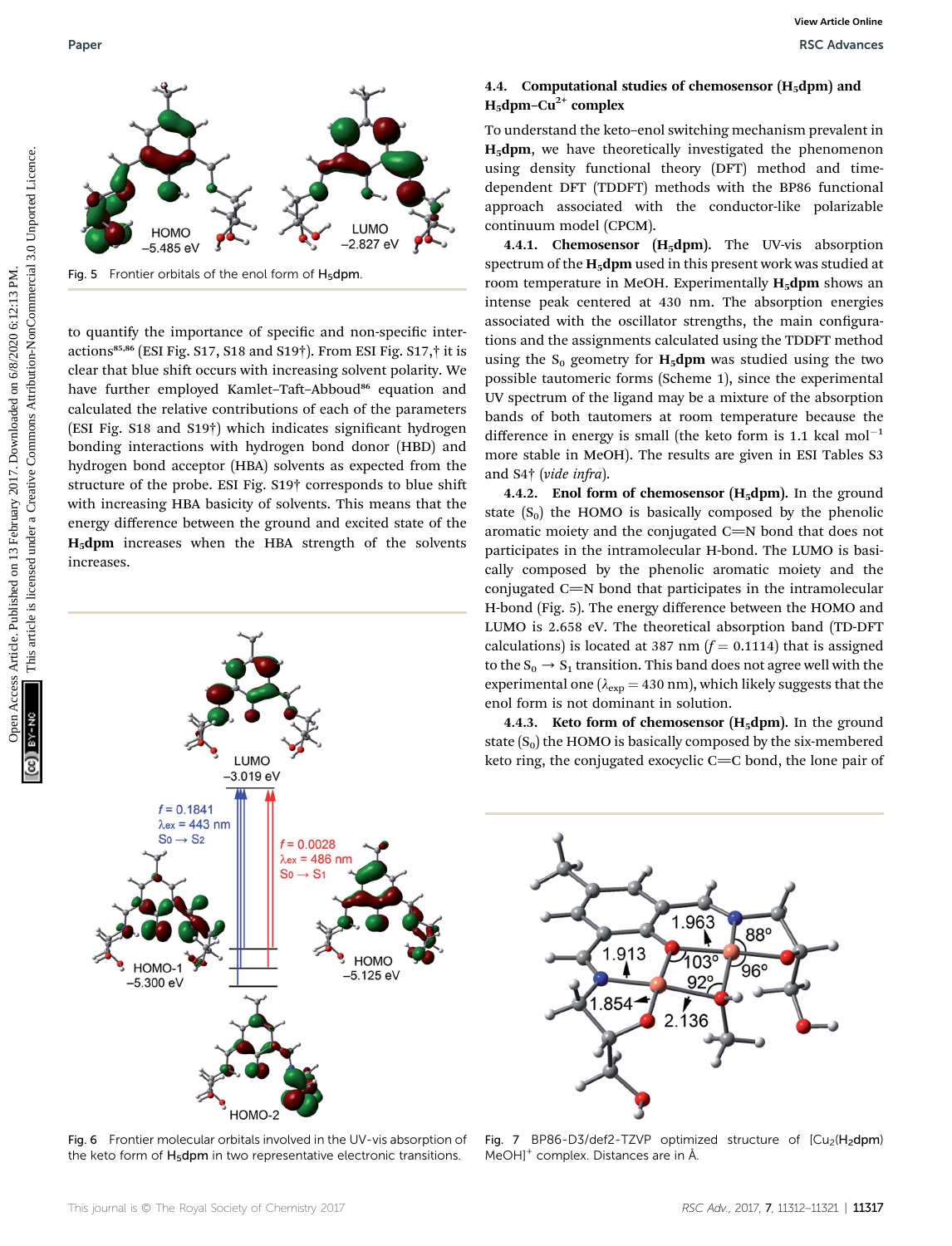RSC Advances **RSC Advances** Paper **RSC Advances** Paper **Paper Paper Paper Paper** Paper Paper Paper Paper Paper Paper Paper Paper Paper Paper Paper Paper Paper Paper Paper Paper Paper Paper Paper Paper Paper Paper Paper Pap



the sp<sup>3</sup>-nitrogen atom and the oxygen atom of the keto group. The HOMO-1 and HOMO-2, are stabilized by 0.175 and 0.365 eV compared to the HOMO, respectively. Similarly the LUMO is basically composed by the six-membered keto ring, the exocyclic C $=$ C bond, the lone pair of the sp $^3$ -nitrogen atom and the oxygen atom of the keto group. The energy difference between the HOMO and LUMO is 2.106 eV. The first calculated absorption band  $(S_0 \rightarrow S_1)$  is located at 489 nm for the keto form of  $H_5$ dpm (Fig. 6 and ESI Table S3<sup>†</sup>) and is composed by  $HOMO \rightarrow LUMO$  and  $HOMO-1 \rightarrow LUMO$  transitions. However this absorption band has a negligible oscillator strength  $(f =$ 0.0028) in agreement with the experimental UV spectrum. A strong absorption band  $(S_0 \rightarrow S_2)$  is found in the theoretical spectrum at 443 nm, which is in reasonable agreement with the



Fig. 9 Molecular orbitals involved in the lowest lying observable UVvis absorption of the complex 2.

experimental absorption value (430 nm). Therefore, the keto form is likely dominant in solution, in agreement with the keto– enol energetic difference (vide supra). This absorption band  $(S_0)$  $\rightarrow$  S<sub>2</sub> transition) is the result of three excitations (HOMO  $\rightarrow$ LUMO, HOMO $-1 \rightarrow$  LUMO, and HOMO $-2 \rightarrow$  LUMO, see ESI Table S3† and Fig. 6).

**4.4.4.** H<sub>5</sub>dpm–Cu<sup>2+</sup> complex. We have optimized the Cu<sup>2+</sup> complex of H<sub>5</sub>dpm using M :  $L = 2 : 1$  stoichiometry, since it has been evidenced experimentally by the ESI-MS experiment. A coordinated MeOH molecule (bridging ligand) has been also included in the calculation to fulll the coordination sphere of both copper centers as indicated by the <sup>1</sup>H-NMR output (ESI Fig. S2†). The minimum energy structure along with some geometric features is shown in Fig. 7. The O–Cu distances involving the MeOH are longer than those involving the alkoxido and phenoxido groups. Since the UV-vis absorption experiments have been performed in water, we have also considered the possibility of having a water molecule instead of a MeOH as a bridging ligand. Both the geometry of the complex and orbital/ spin density plots are almost identical, thus supporting the theoretical discussion (ESI Fig. S20 and S21†).

In the ground state  $(S_0)$  of the complex the HOMO and HOMO $-1$  are mainly composed by the Cu<sup>2+</sup> magnetic orbitals  $({\rm d}_{x^2-y^2})$  and some contribution of the atoms of the ligand that are directly bonded to the metal centers (Fig. 8). In fact the spin density plot for the high spin configuration (ferromagnetic coupling) clearly indicates that the spin is located in the Cu metal centers and the atoms directly bonded to them (Fig. 8C).

The  $\alpha$ -LUMO (Fig. 9) is basically composed by the phenolic aromatic moiety and both conjugated  $C=N$  exocyclic bonds. The energy difference between the  $\alpha$ -HOMO and  $\alpha$ -LUMO is 1.820 eV. To get better insight into the experimental UVabsorption value TDDFT calculations were done for the complex on the basis of the optimized geometry. The calculated absorption energy associated with its oscillator strength, the main configurations and their assignments of the complex are given in ESI Table S4.† Only one distinguishable singlet  $\rightarrow$ singlet absorption band is found at 387 nm (3.1992 eV and  $f =$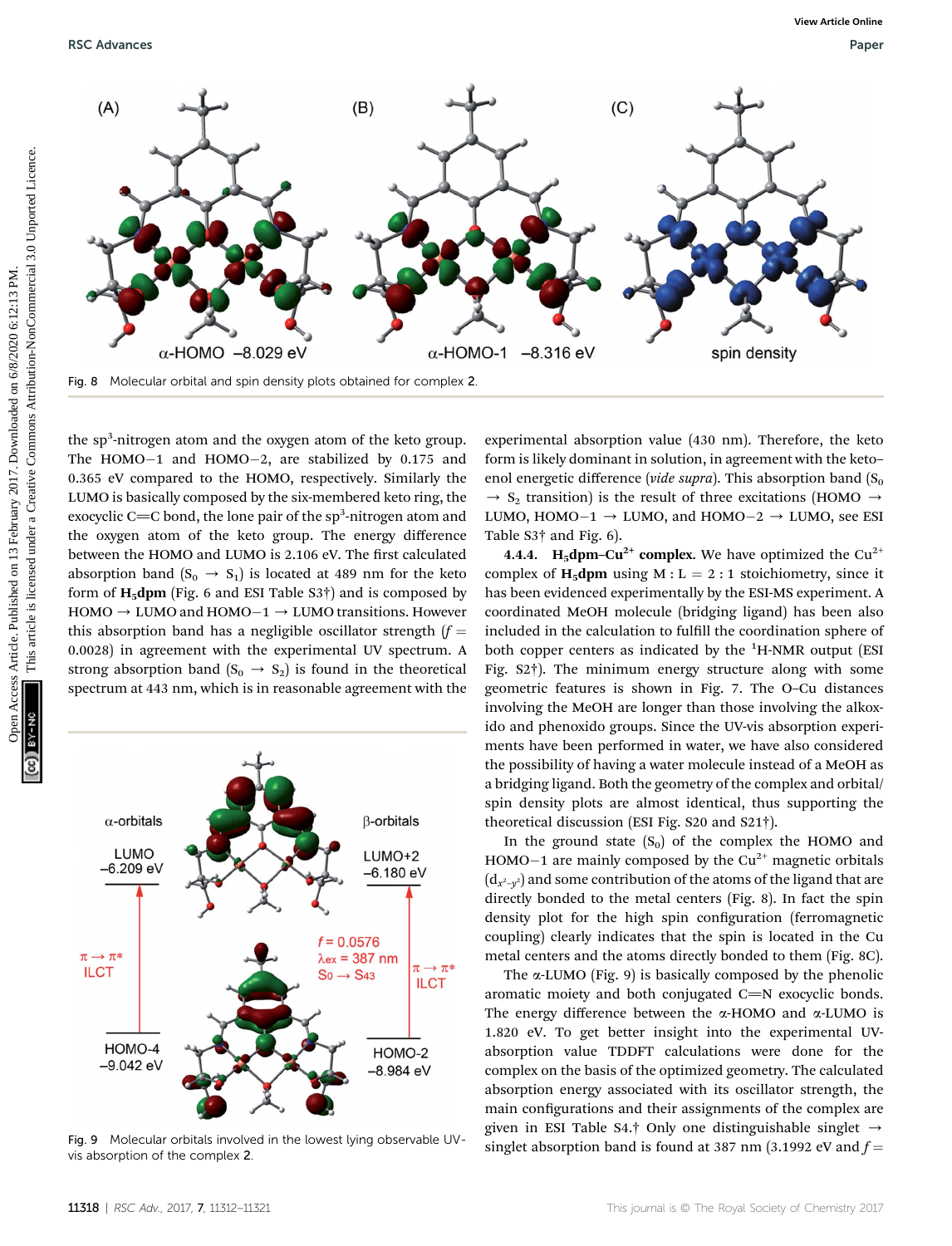0.0576), which can be mainly attributed (only those contributions higher than 10% are listed in ESI Table S4†) to a combination of the HOMO $-4 \rightarrow$  LUMO (alpha) and HOMO $-13 \rightarrow$ LUMO (beta) and  ${\rm HOMO–2}\rightarrow {\rm LUMO{+2}}$  (beta) transitions. The  $HOMO-4 \rightarrow LUMO$  (alpha) and  $HOMO-2 \rightarrow LUMO+2$  (beta) transition are formally equivalent (since the high spin conguration for the  $Cu(II)$  complex is used) and can be assigned to  $\pi(L) \rightarrow \pi^*(L)$  transitions with ILCT character, (Fig. 9). The experimental value is in reasonable agreement with the theoretical one (overestimated in 12 nm), giving reliability to the proposed structure of the complex with the bridging MeOH molecule. For completeness, we have also performed the calculations of the absorption bands using water as solvent. The results are given in ESI Table S4† and they are very similar to those given for the MeOH complex.

#### 4.5. Application of  $H_5$ dpm for Cu<sup>2+</sup> detection in Vero cells

In vitro fluorescence imaging of biological systems is at the forefront of research on optical imaging techniques for biomedical applications. As  $H_5$ dpm interacts with Cu<sup>2+</sup>, and the resulting stable complex shows switch-off fluorescence in visible region, it became crucial to assess the effectiveness of  $H_5$ dpm as a probe for intracellular presence of Cu<sup>2+</sup> by fluorescence microscopy. Fluorescence microscopic studies revealed fluorescence for Vero cells when treated with  $H_5dpm$ (Fig. 10). Upon incubation with  $H_5$ dpm followed by Cu<sup>2+</sup> solution, a switch-off fluorescence was observed inside Vero cells. The fluorescence microscopic analysis strongly suggested that both  $H_5$ dpm and Cu<sup>2+</sup> could readily cross the membrane barrier of the Vero cells. It is signicant to mention here that bright



Fig. 10 Fluorescence microscopic images in Vero 76 cells: (A) image of the cells, pretreated with H<sub>5</sub>dpm at 0.4 mM concentration, (B) bright field with  $H_5$ dpm at 0.4 mM concentration, (C) image of the cells treated with  $H_5$ dpm followed by metal  $[Cu(NO_3)_2 \cdot 3H_2O]$  at concentration 4 mM, (D) bright field image of the cells treated with  $H_5dpm$ followed by metal  $[Cu(NO<sub>3</sub>)<sub>2</sub> \cdot 3H<sub>2</sub>O]$  at concentration 4 mM, and switch-off fluorescence signal is observed. All images were acquired with a  $40\times$  objective lens.

field images of treated cells did not reveal any gross morphological changes, which suggested that Vero cells were viable. These findings open up a new avenue for future in vitro biomedical applications of  $H_5$ dpm.

# 5. Conclusion

In conclusion, we have developed a new chemosensor,  $H_5dpm$ , based on simple condensation of 4-methyl-2,6-diformylphenol and 3-amino-1,2-propanediol which enables selective colorimetric naked eye detection of  $Cu^{2+}$  in aqueous solution. In the absence of  $Cu^{2+}$ , H<sub>5</sub>dpm displays fluorescence emission at 510 nm, and on addition of  $Cu^{2+}$ , H<sub>5</sub>dpm shows significant fluorescence quenching as a result of reverse PET effect.  $H_5dpm$ demonstrated remarkable selectivity and specificity towards  $Cu<sup>2+</sup>$  in aqueous solution under physiological conditions with detection limit of 11.2 nM. The reported probe is only the third diformyl phenol based system in literature that exhibits selective colorimetric and fluorometric detection of  $Cu^{2+}$ . Theoretical studies were performed to establish the underlying keto–enol tautomerism. **H<sub>5</sub>dpm** also allowed for *in vitro* imaging of  $Cu^{2+}$  in Vero cells. Hence,  $H_5$ dpm represents a highly promising and biomedically applicable probe for colorimetric, fluorometric and rapid detection of  $Cu^{2+}$  in aqueous solution and its monitoring in vitro. Paper<br>
Operation control on 2017. Note that the system of the system of the system of the system are the system are the system and the system of the system are the system and the system are the system and the system artic

# Acknowledgements

B. Naskar acknowledge UGC, India for fellowship (sanction no. RGNF-2013-14-SC-WES-38844). RFSMS fellowship (Sanction No. UGC/740/RFSMS) to R. Modak and is gratefully acknowledge. DST-FIST is acknowledged for providing Single crystal XRD at department of Chemistry, University of Calcutta. A. B. and A. F. thank DGICYT of Spain (projects CTQ2014-57393-C2-1-P and CONSOLIDER INGENIO CSD2010-00065, FEDER funds) for funding. We thank the CTI (UIB) for free allocation of computer time. We sincerely thank Soumen Ghosh and Aniruddha Ganguly of University of Calcutta, Kolkata, for their helpful suggestions.

## Notes and references

- 1 S. J. Lippard and J. M. Berg, Principles of Bioinorganic Chemistry, University ScienceBooks, Mill Valley, CA, 1994.
- 2 M. L. Turski and D. J. Thiele, J. Biol. Chem., 2009, 284, 717– 721.
- 3 L. Banci, I. Bertini, S. Ciofi-Baffoni, T. Kozyreva, K. Zovo and P. Paulmaa, Nature, 2010, 465, 645–648.
- 4 E. L. Que, D. W. Domaille and C. J. Chang, Chem. Rev., 2008, 108, 1517–1549.
- 5 H. Kozlowski, A. J. Klos, J. Brasun, E. Gaggelli, D. Valensin and G. Valensin, Coord. Chem. Rev., 2009, 253, 2665–2685.
- 6 E. Gaggelli, H. Kozlowski, D. Valensin and G. Valensin, Chem. Rev., 2006, 106, 1995–2044.
- 7 T. V. O. Halloran and V. C. Culotta, J. Biol. Chem., 2000, 275, 25057–25060.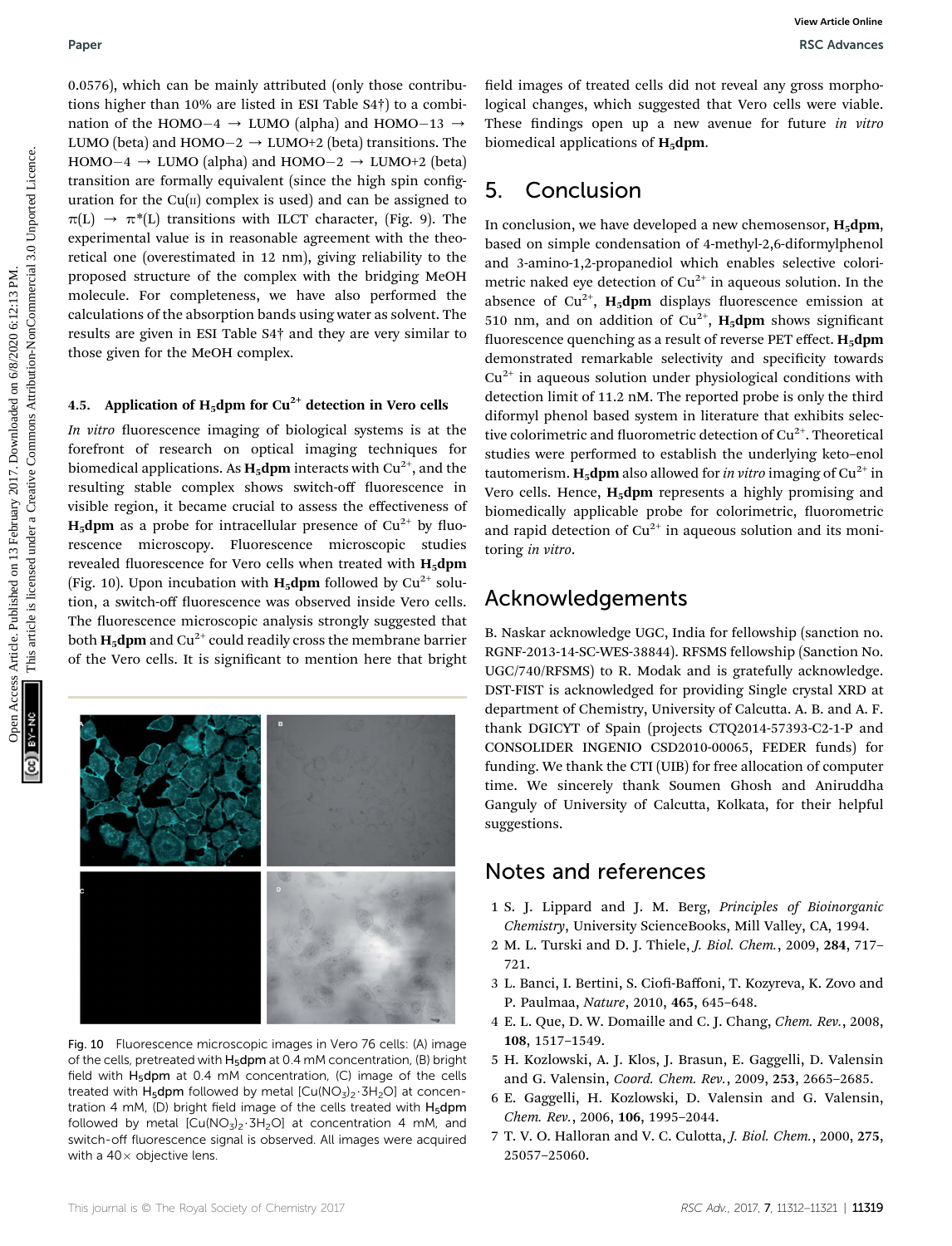- 8 A. C. Rosenzweig and T. V. O. Halloran, Curr. Opin. Chem. Biol., 2000, 4, 140–147.
- 9 A. Singh, Q. Yao, L. Tong, W. C. Still and D. Sames, Tetrahedron Lett., 2000, 41, 9601–9605.
- 10 S. Puig and D. J. Thiele, Curr. Opin. Chem. Biol., 2002, 6, 171– 180.
- 11 F. Arnesano, L. Banci, I. Bertini and S. C. Baffoni, Eur. J. Inorg. Chem., 2004, 1583–1593.
- 12 D. Y. Sasaki, D. R. Shnek, D. W. Pack and F. H. Arnold, Angew. Chem., Int. Ed., 1995, 34, 905–907.
- 13 R. Kramer, Angew. Chem., Int. Ed., 1998, 37, 772–773.
- 14 A. Torrado, G. K. Walkup and B. Imperiali, J. Am. Chem. Soc., 1998, 120, 609–610.
- 15 P. Grandini, F. Mancin, P. Tecilla, P. Scrimin and U. Tonellato, Angew. Chem., Int. Ed., 1999, 38, 3061–3064.
- 16 R. Uauy, A. Maass and M. Araya, Am. J. Clin. Nutr., 2008, 88, 867S–871S.
- 17 Z. C. Xu, Y. Xiao, X. H. Qian, J. N. Cui and D. W. Cui, Org. Lett., 2005, 7, 889.
- 18 R. Seth, S. Yang, S. Choi, M. Sabean and E. A. Roberts, Toxicol. in Vitro, 2004, 18, 501.
- 19 D. J. Waggoner, T. B. Bartnikas and J. D. Gitlin, Neurobiol. Dis., 1999, 6, 221.
- 20 J. F. B. Mercer, Trends Mol. Med., 2001, 7, 64.
- 21 D. R. Brown and H. Kozlowski, Dalton Trans., 2004, 13, 1907– 1917.
- 22 D. Huster and S. Lutsenko, Mol. BioSyst., 2007, 3, 816.
- 23 D. Strausak, J. F. B. Mercer, H. H. Dieter, W. Stremmel and G. Multhaup, Brain Res. Bull., 2001, 55, 175–185.
- 24 J. Valentine and P. J. Hart, Proc. Natl. Acad. Sci. U. S. A., 2003, 100, 3617–3622.
- 25 G. L. Millhauser, Acc. Chem. Res., 2004, 37, 79–85.
- 26 D. R. Brown and H. Kozlowski, Dalton Trans., 2004, 1907– 1917.
- 27 H. Küpper and P. M. H. Kroneck, Heavy Metal Uptake by Plants and Cyanobacteria, 2005, vol. 44, pp. 97–144.
- 28 E. Gaggelli, H. Kozlowski, D. Valensin and G. Valensin, Chem. Rev., 2006, 106, 1995–2044.
- 29 S. Krupanidhi, A. Sreekumar and C. B. Sanjeevi, Indian J. Med. Res., 2008, 128, 448–461.
- 30 S. V. Wegner, H. Arslan, M. Sunbul, J. Yin and C. He, J. Am. Chem. Soc., 2010, 132, 2567–2569.
- 31 C. Vulpe, B. Levinson, S. Whitney, S. Packman and J. Gitschier, Nat. Genet., 1993, 3, 7–13.
- 32 D. J. Waggoner, T. B. Bartnikas and J. D. Gitlin, Neurobiol. Dis., 1999, 6, 221–230.
- 33 J. S. Valentine and P. J. Hart, Proc. Natl. Acad. Sci. U. S. A., 2003, 100, 3617–3622.
- 34 D. R. Brown and H. Kozlowski, Dalton Trans., 2004, 1907– 1917.
- 35 K. J. Barnham, C. L. Masters and A. I. Bush, Nat. Rev. Drug Discovery, 2004, 3, 205–214.
- 36 B. E. Kim, T. Nevitt and D. J. Thiele, Nat. Chem. Biol., 2008, 4, 176–185.
- 37 G. J. Brewer, Curr. Opin. Chem. Biol., 2003, 7, 207–212.
- 38 S. P. Leach, M. D. Salman and D. Hamar, Anim. Health Res. Rev., 2006, 7, 97–105.
- 39 K. J. Barnham and A. I. Bush, Curr. Opin. Chem. Biol., 2008, 12, 222–228.
- 40 R. R. Crichton, D. T. Dexter and R. J. Ward, Coord. Chem. Rev., 2008, 252, 1189–1199.
- 41 M. C. Linder and M. H. Azam, Am. J. Clin. Nutr., 1996, 63, 797S–811S.
- 42 U. Forstnerand and G. T. Wittmann, Metal Pollution in the Aquatic Environment, Springer, Berlin, Heidelberg, New York, 1981, p. 8. **BSC Arbaness**<br>
8 A. C. Rosenzoviç and T. V. O. Hallomn, Carr. Opic. Chem. 39 K. J. Barnham and A. I. Rosen, Curr. Opic. Chem. 200<br>
1996, 2006, 11 February 2017. Downloaded Chem. 2017. The same and K. H. Theorem Access Art
	- 43 E. Merian, Analysis and Biological Relevance, VCH, Weinheim, 1991, p. 893.
	- 44 E. Merian, Metals and Their Compounds in the Environment, VCH, Weinheim, Germany, 1991.
	- 45 D. W. Domaille, E. L. Que and C. J. Chang, Nat. Chem. Biol., 2008, 4, 168.
	- 46 Y. Liu, P. Liang and L. Guo, Talanta, 2005, 68, 25–30.
	- 47 A. A. Ensafi, T. Khayamian and A. Benvidi, Anal. Chim. Acta, 2006, 561, 225–232.
	- 48 A. P. S. Gonzales, M. A. Firmino, C. S. Nomura, F. R. P. Rocha, P. V. Oliveira and I. Gaubeur, Anal. Chim. Acta, 2009, 636, 198–204.
	- 49 S.-P. Wu, T.-H. Wang and S.-R. Liu, Tetrahedron, 2010, 66, 9655–9658.
	- 50 D. Maity and T. Govindaraju, Chem.–Eur. J., 2011, 17, 1410– 1414.
	- 51 T. Li, Z. Yang, Y. Li, Z. Liu, G. Qi and B. Wang, Dyes Pigm., 2011, 88, 103–108.
	- 52 P. Kaur, D. Sareen and K. Singh, Talanta, 2011, 83, 1695– 1700.
	- 53 Y. Xiang, A. Tong, P. Jin and Y. Ju, Org. Lett., 2006, 8, 2863– 2866.
	- 54 H. S. Jung, P. S. Kwon, J. W. Lee, J. Kim, C. S. Hong, J. W. Kim, S. Yan, J. Y. Lee, J. H. Lee, T. Joo and J. S. Kim, J. Am. Chem. Soc., 2009, 131, 2008–2012.
	- 55 R. Sheng, P. Wang, Y. Gao, Y. Wu, W. Liu, J. Ma, H. Li and S. Wu, Org. Lett., 2008, 10, 5015–5018.
	- 56 L. Yuan, W. Lin, B. Chen and Y. Xie, Org. Lett., 2012, 14, 432– 435.
	- 57 A. Kumar, V. Kumar, U. Diwan and K. K. Upadhyay, Sens. Actuators, B, 2013, 176, 420–427.
	- 58 V. Chandrasekhar, S. Das, R. Yadav, S. Hossain, R. Parihar, G. Subramanium and P. Sen, Inorg. Chem., 2012, 51, 8664– 8666.
	- 59 R. Bergonzi, L. Fabbrizzi, M. Licchelli and C. Mangano, Coord. Chem. Rev., 1998, 170, 31–46.
	- 60 Z. C. Liu, Z. Y. Yang, T. R. Li, B. D. Wang, Y. Li, D. D. Qin, M. F. Wang and M. H. Yan, Dalton Trans., 2011, 40, 9370– 9373.
	- 61 S. H. Kim, J. S. Kim, S. M. Park and S. K. Chang, Org. Lett., 2006, 8, 371–374.
	- 62 S. Khatua, S. H. Choi, J. Lee, J. O. Huh, Y. Do and D. G. Churchill, Inorg. Chem., 2009, 48, 1799–1801.
	- 63 (a) B. Naskar, R. Modak, Y. Sikdar, D. K. Maiti, A. Banik, T. K. Dangar, S. Mukhopadhyay, D. Mandal and S. Goswami, J. Photochem. Photobiol., A, 2016, 321, 99–109; (b) B. Naskar, R. Modak, Y. Sikdar, D. K. Maiti, A. Bauzá, A. Frontera, A. Katarkar, K. Chaudhuri and S. Goswami,